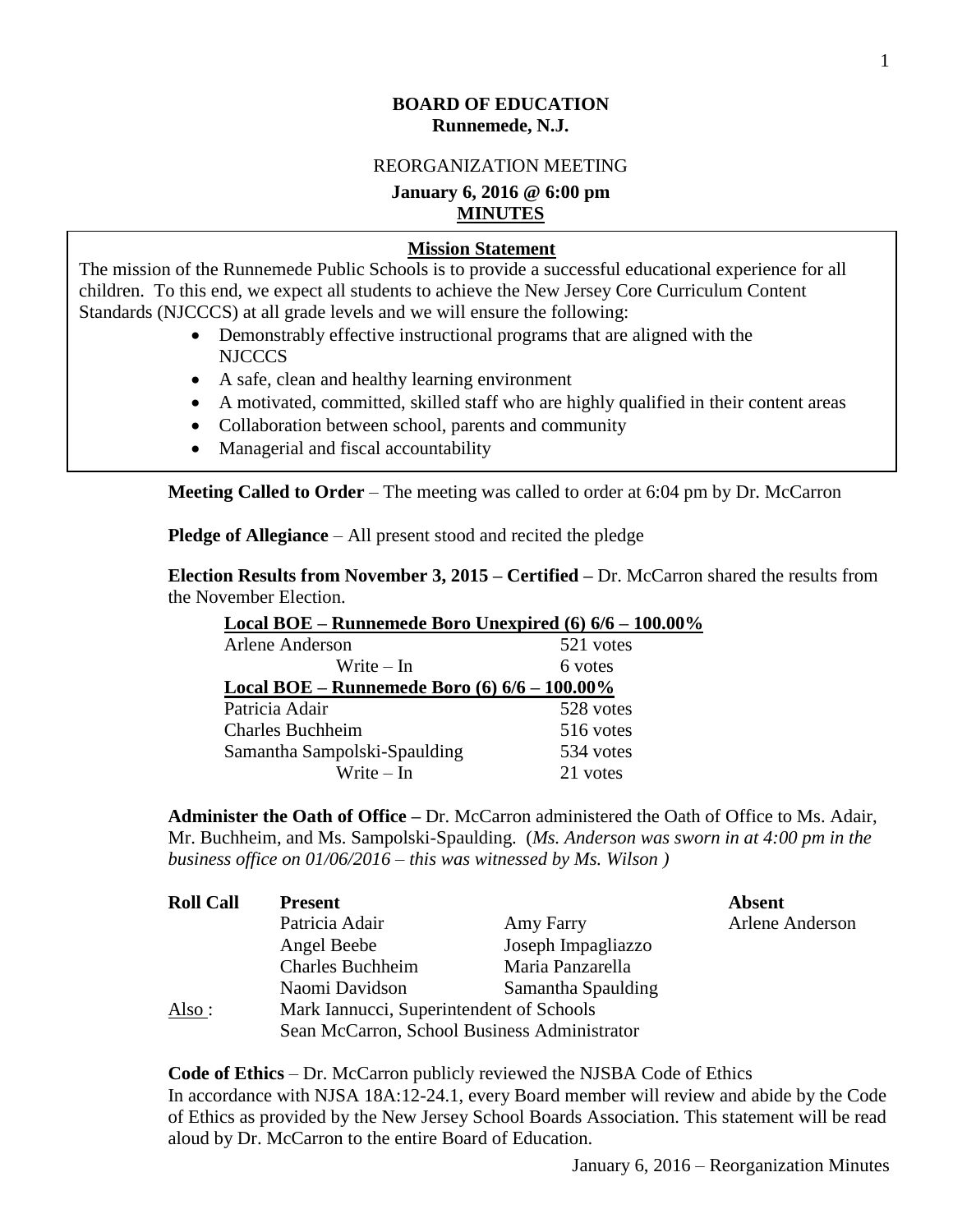### **VII. Nomination and Election of Board Officers**

- A. On a motion by **Maria Panzarella**, seconded by **Angel Beebe**, **Samantha Spaulding** is nominated for President of the Board of Education. *There were no other nominations for President.*
- B. On a motion by **Maria Panzarella**, seconded by **Charles Buchheim**, a request was made to close nominations for President.
- C. On a motion by **Patricia Adair,** seconded by **Maria Panzarella**, approval is made of Samantha **Spaulding** for the Office of Board President.

ROLL CALL VOTE: 8 Yes 0 No 0 Abstain 1 Absent

### **The Board meeting is officially turned over to the Board President, Ms. Spaulding.**

- A. On a motion by **Maria Panzarella** seconded by **Patricia Adair**, **Charles Buchheim** is nominated for Vice-President of the Board of Education. *There were no other nominations for Vice President.*
- B. On a motion by **Maria Panzarella,** seconded by **Patricia Adair** a request was made to close nominations for Vice-President.
- C. On a motion by **Maria Panzarella** seconded by **Patricia Adair**, approval is made of **Charles Buchheim** for the Office of Vice-President.

ROLL CALL VOTE: 8 Yes 0 No 0 Abstain 1 Absent

### **Open Public Comment - Public Comments on Agenda Items Only – No Comment**

### **REORGANIZATION BUSINESS**

**A.** On a motion of **Charles Buchheim,** seconded by **Maria Panzarella** approval is made of the Board Meeting Schedule for the remainder of 2015-2016 school year and through December 2016. Meetings will be held the **4 th Wednesday (until June) and 3rd Wednesday (July – December)** of each month at 7:00 p.m. in the Mary Volz Library unless specified.

ROLL CALL VOTE:  $7 \text{ Yes}$  0 No 0 Abstain 2 Absent (JI)

B. On a motion by **Patricia Adair,** seconded by **Amy Farry** approval was made for the appointments of Board Members as representatives to:

New Jersey School Boards Association – **Charles Buchheim** Camden County School Boards Association – **Naomi Davidson** Camden County Educational Services Commission **– Samantha Spaulding**

| ROLL CALL VOTE: | 7 Yes | 0 N <sub>0</sub> | 0 Abstain | 2 Absent |  |
|-----------------|-------|------------------|-----------|----------|--|
|                 |       |                  |           |          |  |

January 6, 2016 – Reorganization Minutes